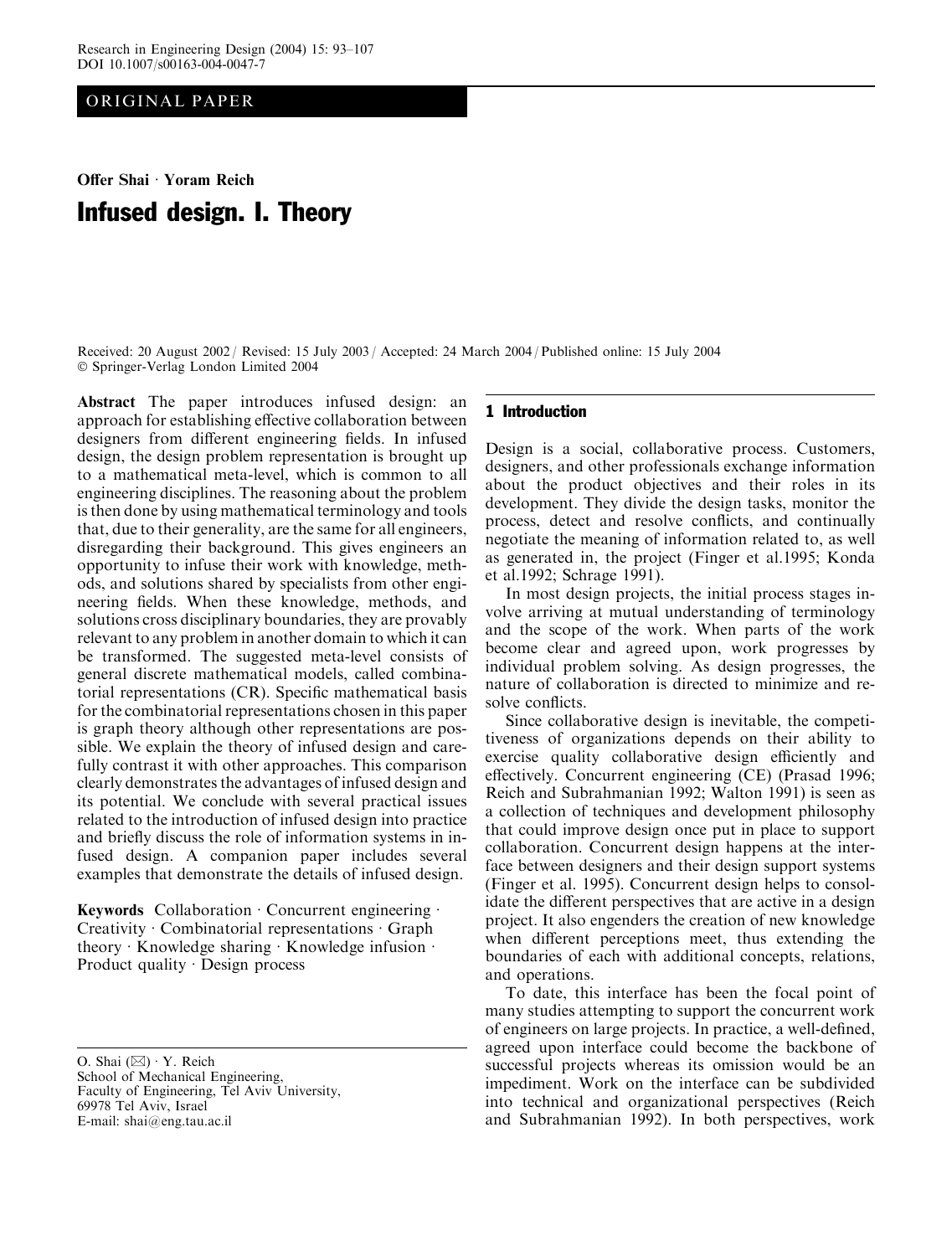has dealt with issues at various levels. The technical perspective, which has been the main focus of academic research, has dealt with topics such as:

- 1. Defining languages for specifying the design parameters (McMahon and Xianyi 1996; Clarkson and Hamilton 2000)
- 2. Creating product models (Eastman and Jeng 1999), including systems for configuration and product data management (PDM) and electronic mock-ups (Bechkoum 1997)
- 3. Defining the interface in terms of shareable parameters (Clarkson and Hamilton 2000), constraints (Bowen and Bahler 1992), choices, and other knowledge elements such as ontologies (Neches et al. 1991). These definitions could sometimes be augmented with mechanisms for automated detection of conflicts (Bowen and Bahler 1992) or with agents' technology for automated execution of well-defined engineering tasks (Park et al. 1994).
- 4. Developing synchronous communication channels (Subrahmanian et al. 1993b; Minneman and Leifer 1993)

The organizational perspective, which has been the essence of most practical implementations of concurrent engineering, has dealt with issues such as:

- 1. Creating the context (e.g., structure and procedures) for the working of multifunctional teams
- 2. Developing mechanisms that operate on the interface for coordinating work (Whitfield et al. 2000) including ensuring effective communication between professionals and between them and customers (Akao 1990; Reich 2000; Reich et al. 1996)
- 3. Structuring design projects such that the interface becomes small and manageable (small interface means minimal interactions and minimal chances for conflicts) (Eppinger et al. 1994; Steward 1981)

Studies that touched both perspectives include tools for asynchronous communication channels (Subrahmanian et al. 1993b), design rationale capture methods (Reich 2000), or more general infrastructures for information modeling (Reich et al. 1999).

The underlying assumption in all these studies was that engineers collaborate through an interface and otherwise conduct their work individually using the domain methods and tools developed within their own discipline. In many situations, an interface exists even within one discipline where professionals use different terminologies to discuss their work (Sargent et al. 1992). In CE, the interface is a hurdle to be minimized.

Our work revises this situation. We see the interface issue in CE as an opportunity. We see the opportunity of creating new design knowledge at the interface between designers and thus work to extend the interface in order to fuse design knowledge from diverse disciplines into coherent usable knowledge that can solve disciplinary as well as interdisciplinary problems. We not only support

''transcending boundaries while retaining the technical expertise afforded by specialization'' (Finger et al. 1995, p. 89); but also improve technical expertise by fusing interdisciplinary expertise into one amalgam. Consequently, we address the call that ''research should focus on the creation, maintenance, and extension of links between the various participants'' (Finger et al. 1995, p. 90).

Our work presents a new way of doing design called "infused design." Infused design supports the exchange of focused, high quality, critical knowledge between project participants. In this practice, engineers not only collaborate through the traditional interface, but also through new interfaces on conceptual as well as detailed design activities. They exchange knowledge about problem modeling, analysis, and design procedures through combinatorial representations (Shai 2001b), thus bootstrapping engineering work in ways not previously conceived. In some cases, design is made possible, and in others, its quality is improved due to fusing knowledge and methods from other disciplines. Moreover, such benefits may also shorten the development processes.

Following an analysis of state-of-the-art work in concurrent design (Sect. 2), we present the origin of infused design in a multidisciplinary combinatorial approach (MCA) (Shai 2001b) (Sect. 3), and present the concept of infused design in detail (Sect. 4). Subsequently, we analyze infused design in relation to other approaches (Sect. 5). We carefully show how infused design is more powerful due to its mathematical foundation. We also delineate the issues involved in the introduction of infused design into design practice. In the sequel paper, we provide several examples of infused design that demonstrate its strength.

### 2 Collaborative and Concurrent engineering

Design has always been done collaboratively unless one designs and produces for oneself in a solitary act. Almost all products of interest require the involvement of teams of participants from diverse disciplines for their development and certainly for their manufacture. Concurrent engineering is a relatively new approach to developing products where interdependent tasks are carried out simultaneously by different engineers or teams. Concurrent engineering involves the cooperation of people from multiple disciplines in a way that incites sharing goals, methods, perspectives, needs, and other concerns related to the project. When customers or users are heavily involved in the development process, it is called participatory design (Reich et al. 1996).

Whenever collaborative or concurrent engineering takes place, different people, or people and systems, interact. The interaction serves to exchange knowledge between all parties that need it for the progression of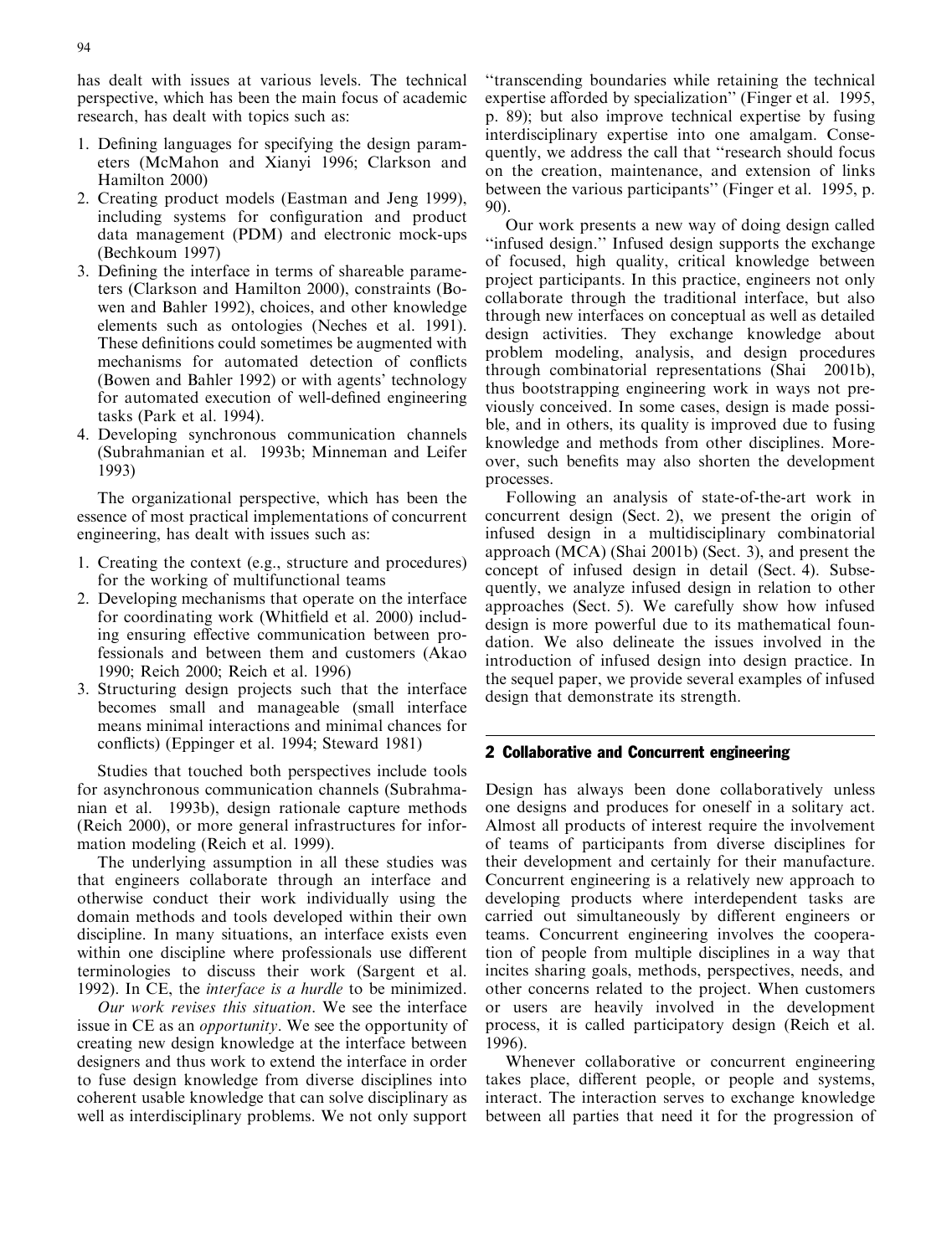work. There are two broad interdependent concerns related to this interaction:

- 1. How, when, and among whom is it performed?
- 2. What is exchanged?

These issues could be studied from two perspectives: studying design activities and creating support tools to address these concerns. Empirical studies of design have been conducted in many settings and have attempted to answer the above questions (e.g., Ahmed et al. in press; Dutoit 1996; Boujut and Tiger 2002; Subrahmanian 1991). From the support perspective and following the findings of the empirical studies, the first question deals with issues such as mechanisms for effective communication, selection of partners, and the organization of work to optimize the exchange (e.g., minimize interdependencies between tasks). The second question deals with the sole purpose of the communication: the knowledge being communicated, its complexity, and value to participants. The dependency between these concerns is illustrated by issues such as: increased concurrency leads to designing with increased amount of unknown information that results in future conflicts. Using coordination methods, the project structure and the interactions are designed for the purpose of minimizing conflicts or knowledge exchange.

A recent review dealt with two perspectives of coordination:

- 1. The strategic perspective dealing with coordination techniques, cooperation and collaboration techniques, organizational models, project management, workflow management, and task models (Whitfield et al. 2000)
- 2. The operational perspective dealing with resource management, planning, and scheduling (Coates et al. 2000)

Independent of the perspective or particular coordination technique, the fundamental facilitator of communication is a common language. Without a common language, communication is meaningless or very limited. By language, we mean the concepts and how they are assembled (e.g., grammar) by an agent to deliver its intent or even its state to the outside world. Inherently, no two agents, natural or artificial speak exactly the same language. When addressing the same physical object, the two agents might refer to it by different names, and the same name might mean different objects for these two agents. In product development, concepts mean different things for participants from vertically different departments (e.g., customers, marketing people, designers, manufacturers, distributors, or maintainers) and horizontally different disciplines (e.g., mechanical, electrical, software, or biomedical engineering). Similar naming problems occur even within a discipline (Sargent et al. 1992) and in research (e.g., Messac and Chen 2000).

Automated or computational approaches to concurrent engineering attempt to address the language problem by creating a universal language with definitions of the meaning of terms that could be understood by all interacting agents (Erkes et al. 1996; Neches et al. 1991; Park et al. 1994). Such language is often referred to as ontology.

In real domains, terminology evolves continually (Coulter et al. 1998). Consequently, in such situations, fixing language a priori is impossible, while creating dynamic environments conducive of language evolutions including thesaurus and indexing mechanisms is the only option. This observation is strengthened by the limited success that computational approaches to CE have had since their inception. Therefore, we focus on concurrent engineering performed by people.

Overcoming the language problem is part of design (Dutoit 1996). In the early stages of a project, or when confronted with new tasks, the development team must (and also has a tendency) to develop a vocabulary with which to interact about the project (Garrod 1998). This vocabulary gets refined as the project evolves when discrepancies between different peoples' understanding of terms emerge and are being resolved. The earlier a design team settles on a vocabulary and aligns all its members, the better are the prospects of the project (Dutoit 1996).

Given the quintessential role of common language, the crucial issue is how could procedures and tools support the process of vocabulary formation or language alignment? Such support must address the initial language formation as well as the subsequent language evolution that is driven by design conflicts or various misunderstandings (Reich el al. 1993).

We can summarize the state-of-the-art of collaboration and concurrent engineering technology and practice through Fig. 1a. Project participants such as designers or teams of designers work apart using their own tools and knowledge and interact by exchanging information about concepts, parameters, constraints, or other relevant information that constitutes their shared interface. The interaction or sharing acts can be done in design



Fig. 1 Confined versus extended communication and knowledge transfer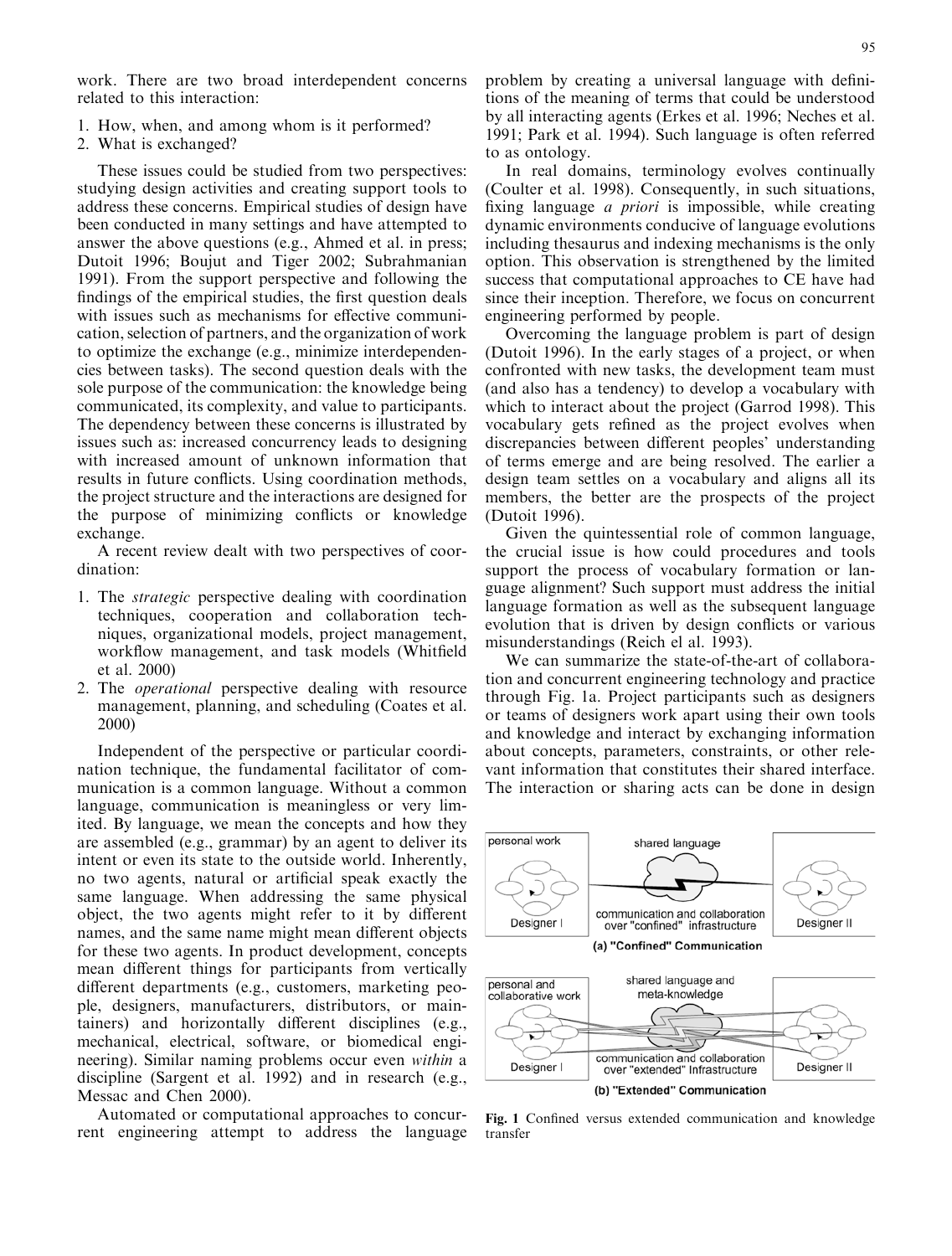reviews or in other formal or informal settings. Once an exchange takes place, the participants proceed with their work in isolation. Since this sharing makes use of a confined interface of shared language, we term it ''confined'' communication and the infrastructure that supports such language sharing and communication is termed a confined infrastructure.

Confined communication is narrow in scope, (only terminology and project parameters such as constraints and issues are shared) and usually, is short in duration (confined to design reviews, detected conflicts, etc.). This is the nature of the interface between disciplines in present engineering practice.

We feel that much more sharing of knowledge between design participants is possible. If we had better understanding of diverse disciplinary knowledge, we could form meta-knowledge about these disciplines that would allow us to:

- 1. Provide tighter integration between designers through better and deeper understanding of disciplinary concepts. In doing so, reduce effort in, or make more effective, the informal exchange of information between designers and others involved
- 2. Support the transfer of technical expertise including the transfer of solution methods and the creation of new knowledge
- 3. Provide a basis for disciplines remote from engineering to understand part of the engineering work and even contribute to it
- 4. Provide a basis for more efficient managing of projects involving multidisciplinary integrated systems

These provisions are valuable for any collaboration between different designers or disciplines and are representative of the advantages of infused design. We demonstrate the first two provisions by the simple examples in this paper and through the more detailed examples in the companion paper. Demonstrating the last two provisions remains a future task. In Fig. 1b, the extended communication infrastructure would consist of mechanisms for sharing language and managing metaknowledge about diverse domains. The communication could therefore be much more intense than before, and would last longer and occur more often during the development process. Knowledge could be shared between disciplines and communication can become useful even for the purpose of executing tasks presently perceived as purely disciplinary.

Infused design deals precisely with such methods. Infused design fundamentally changes the nature of communication between design project participants. More communication does not necessarily mean extra overall design time; communication and cooperation would be more focused and intense and of higher quality. Recall Dutoit's ( 1996) study showing that extra effort spent in arriving at a common vocabulary reduced design complexity and improved its quality. Consequently, the time saving due to resolving design difficulties or impasses would outweigh the increased effort in communication.

Infused design could lead to solving problems with presently unknown solution or could prevent the reinvention of solutions from scratch when readily available solutions exist in other disciplines. As we see later, infused design rests on a firm formal foundation. Nevertheless, studying it requires about a 50 hr course, and executing it does not burden the process since the process steps are simple and can be executed quickly (see examples in the sequel paper, Shai and Reich 2004). Of course, trying to use infused design on simple problems or on each design issue might be unbeneficial and thus waste unnecessary resources.

### 3 Foundation of ''infused design''

Infused design supports the exchange of focused, high quality, critical knowledge between project participants by making use of the relationships between the representations of knowledge in these and other disciplines. If such quality exchange of design knowledge is done across projects, the benefit of infused design is amplified. Even without infused design or the transfer of disciplinary knowledge across disciplinary boundaries, there is a wealth of information that needs to be managed for effective reuse. When new sharing opportunities such as infused design, are introduced, a new layer of possible knowledge transfer is added and needs to be managed for its effective dissemination and reuse.

While we recognize immediately the important role of computational support for such knowledge management, and even though we can offer good solutions for such management (e.g, *n*-dim) (Reich et al. 1999; Subrahmanian et al. 1997), infused design can be done manually. Similar to CE that requires no computer support (Prasad 1996; Reich and Subrahmanian 1992) infused design needs merely careful organizational support. In this paper, we concentrate on the fundamental concept of infused design and leave the computational support to future studies.

Infused design was made possible by multidisciplinary *combinatorial approach*  $(MCA)$ , an approach that allows for exchanging disciplinary knowledge across disciplines. Presently, it is seen as the facilitator of infused design by providing the mechanisms for exchanging detailed knowledge across disciplines. Nevertheless, we do not restrict infused design to be dependent solely on MCA as long as alternative approaches for exchanging knowledge are made available.

The idea behind MCA begins with developing general discrete mathematical representations, called combinatorial representations (CR). Then, each combinatorial representation is thoroughly investigated for its embedded properties and relations with other CR. Afterwards, the CR are used to represent diverse engineering problems. The mathematical foundation of the CR mainly comprises three branches of discrete mathematics: graph theory, matroid theory, and discrete linear program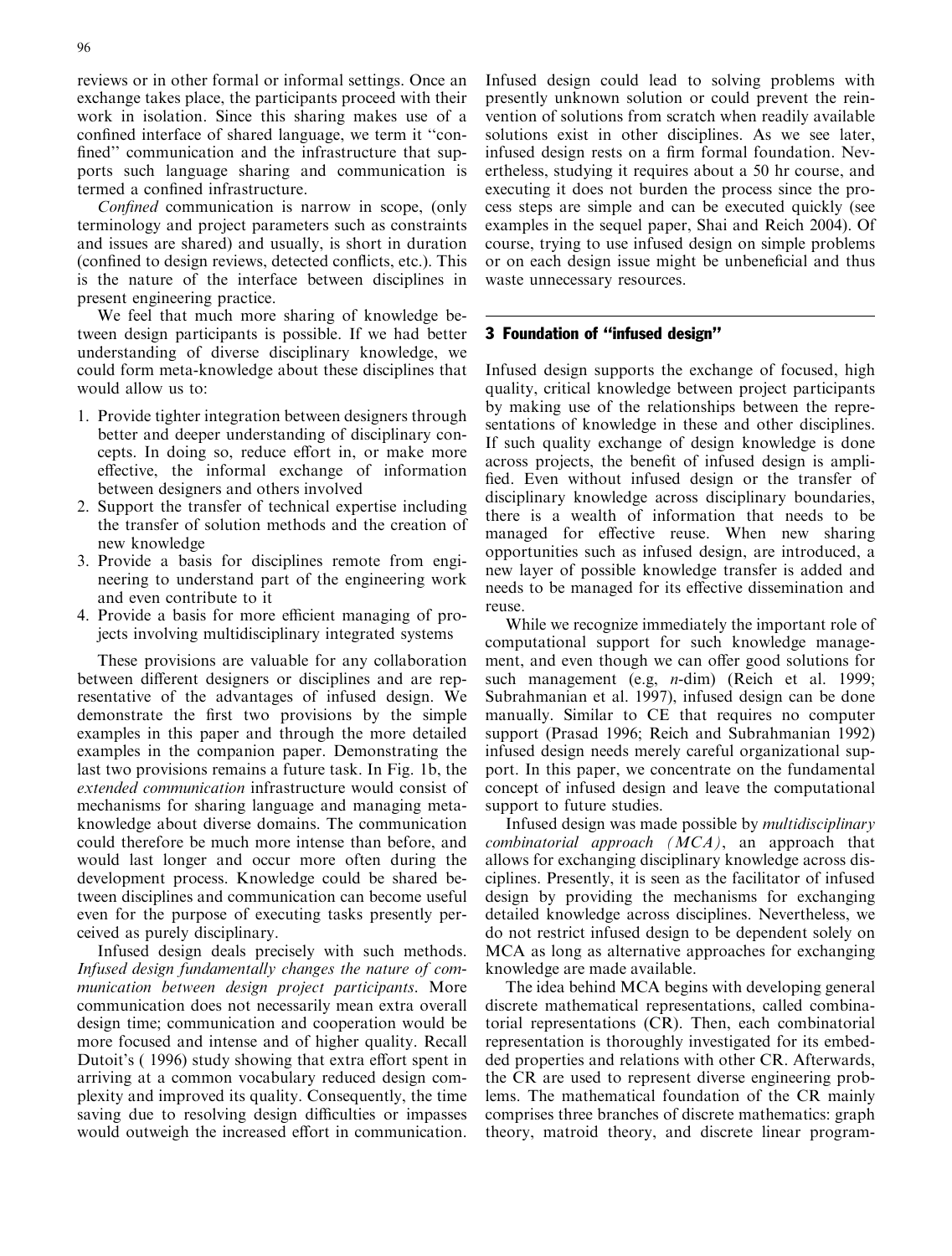ming, while the examples in this and the sequel paper exclusively employ the graph representations. We purposefully chose graph theory examples due to the intuitive nature of graphs for representing complex systems but infused design applies well to the other types of representations. Each representation offers additional knowledge about concepts, solution methods, and solutions to specific problems. Additional representations could be added if they could be tied to the metalevel representation.

MCA has already been applied to different engineering fields, leading to significant results. Some of these results are listed in Table 1.

This section introduces the cooperation opportunities made possible by MCA in the context of design activities. We focus on two general types: cooperation through common combinatorial representation (CCCR), and cooperation based on the relations between the combinatorial representations (CRCR). The former cooperation is demonstrated in the sequel paper through cooperation between electrical and mechanical engineers and the latter through cooperation between mechanical and civil engineers, where both are implemented to obtain solutions for design tasks.

## 3.1 Cooperation through common combinatorial representation—CCCR

CCCR is made possible when designers from different fields use the same combinatorial representation to represent their engineering systems. Sharing the same combinatorial representation opens a channel for transferring knowledge, methods, and designs from one field to the other through this common representation. Furthermore, this transfer of knowledge enables utilization of the knowledge embedded in the common representation.

By means of CCCR, engineers can introduce their colleagues to a method, (either known or new) in the field of the latter, of which their colleagues are unaware. Consider for example, electrical and mechanical engineers working for the same organization. Suppose, the mechanical engineer is requested to analyze an indeterminate truss, an issue that  $he<sup>1</sup>$  has not dealt with for a long time. Usually, he would look for help only from a mechanical engineer, but CCCR opens up additional opportunities, such as cooperating with an electrical engineer by means of resistance graph representation (RGR), as depicted in Fig. 2. Such cooperation is possible since the RGR is the isomorphic representation of both electrical circuits and indeterminate trusses (Shai 2001b). The electrical engineer may assist his colleague by applying the ''node method'' (Balabanian and Bickart1969) from electrical circuits to the RGR (Shai 2001d), expanding it to a multidimensional case using

the knowledge embedded in the RGR. This expansion concludes in a systematical manner the ''displacement method'' for trusses, which is a known method of solving problems for the mechanical engineer (West 1993). This example demonstrates the first three provisions in Sect. 2.

Finally, CCCR enables an electrical and mechanical engineer to assist their colleagues by dealing with specific design tasks. This can be carried out by infusing an existing design from one field into another through the common combinatorial representation. A case study for such an infusion is shown in the sequel paper by Shai and Reich (2004) where a known electronic circuit was transformed into a mechanical design through a common combinatorial representation.

### 3.2 Cooperation through relations between combinatorial representations (CRCR)

As explained before, one of the main activities in MCA is to explore the relations between different representations. CRCR suggests sharing knowledge and methods between engineering fields that are represented by interrelated (and not necessarily isomorphic) combinatorial representations.

One such relation is the duality between the two CR—potential graph representation (PGR) and flow graph representation (FGR) (Shai 2001a). Since the former is used to represent mechanisms and the latter to represent trusses, infused design employs this relation to establish cooperation between structural and mechanical engineers. This issue is outlined in Fig. 3 and will be employed in the design case appearing in the second paper by Shai and Reich (2004).

One of the consequences of CRCR between structural and mechanical engineers is the possibility to infuse in one field ready-made designs from the other. In the sequel paper, Shai and Reich (2004) present an example where a structural engineer is required to design a static system, which amplifies a given externally applied force. Suppose that he is unaware of how to solve the problem and is unable to retrieve the needed information from the literature. When he employs infused design a new possibility emerges, since now he may deal with the kinematical dual problem instead by asking for help from his colleagues from the mechanical engineering community. This dual kinematical problem, on the other hand, has well known and published solutions. What is now left for him is to transform the kinematical system provided by his colleagues and leap back into the field of structures by building the dual static system.

The above two cooperation doctrines—CCCR and CRCR—are only a part of a variety of ways of cooperation that are being established on the basis of the properties in and between combinatorial representations. These types of cooperation together form a framework for convenient and systematic implementa-

<sup>&</sup>lt;sup>1</sup> The terms "he" and "his" may equally refer to "she" and "her" or ''they'' and ''their.''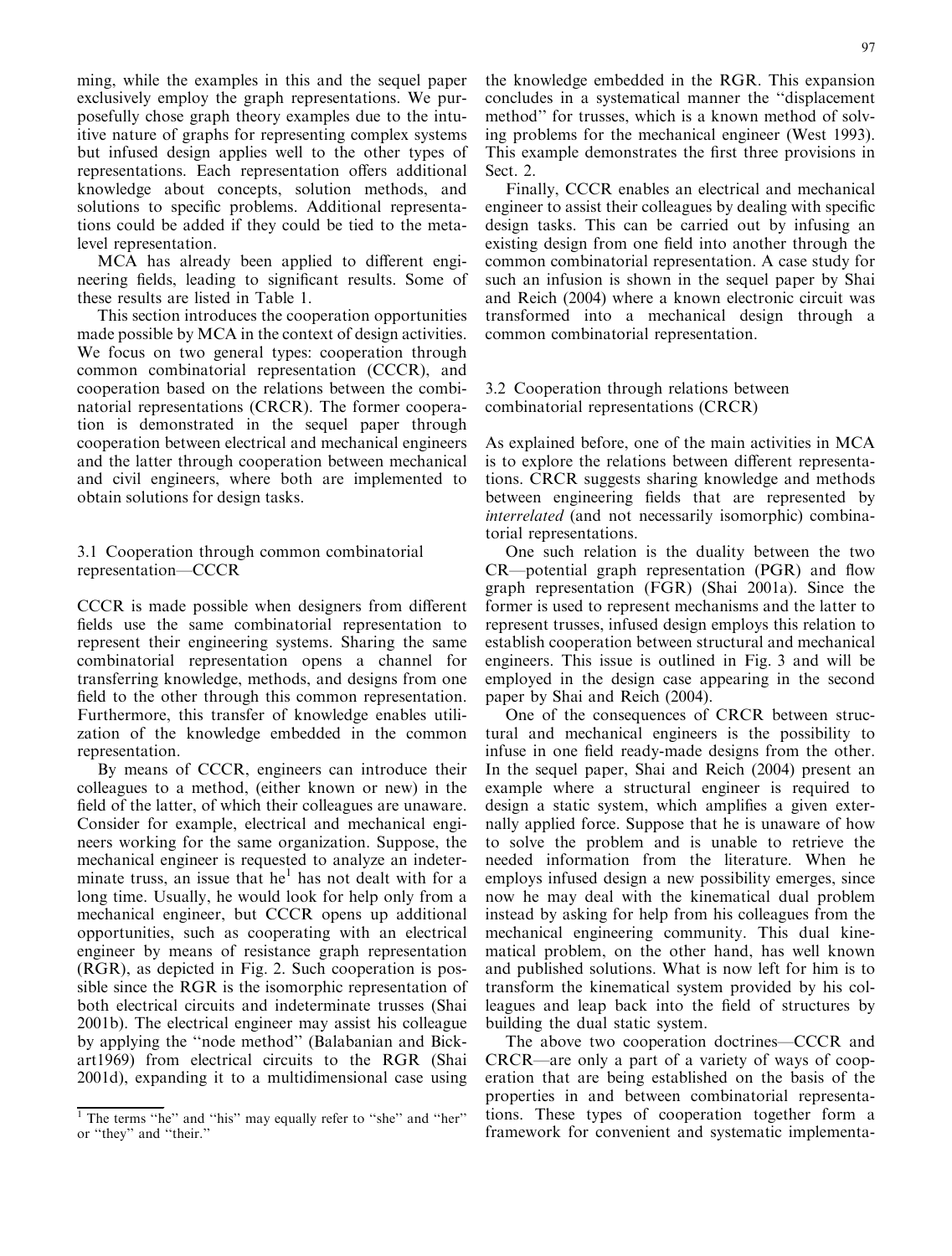| Table 1 List of achievements derived through MCA                         |                                                                                                                                                                                                                                                                                                                  |                                                                                                                                                                                                                                                                                                                                                                                 |                                                                                |
|--------------------------------------------------------------------------|------------------------------------------------------------------------------------------------------------------------------------------------------------------------------------------------------------------------------------------------------------------------------------------------------------------|---------------------------------------------------------------------------------------------------------------------------------------------------------------------------------------------------------------------------------------------------------------------------------------------------------------------------------------------------------------------------------|--------------------------------------------------------------------------------|
| Application                                                              | the application<br>The idea behind                                                                                                                                                                                                                                                                               | Specific applications                                                                                                                                                                                                                                                                                                                                                           | References                                                                     |
| 1. Representing and analyzing integrated<br>engineering systems          | Some of the graphic representations were found<br>to be applicable to represent a wide variety of<br>representing in a unified way systems that<br>comprise elements belonging to different<br>engineering fields, and thus capable of<br>engineering domains                                                    | Analysis of integrated engineering systems<br>Representing and analyzing MEMS                                                                                                                                                                                                                                                                                                   | Shai 2001b; Shai and<br>Shai et al. 2002; Shai<br>and Rubin 2003<br>Rubin 2003 |
| 2. Systematic design of engineering<br>systems                           | field to another. In many cases,<br>thus enabling transfer of known designs from<br>become new designs in the<br>in the original field, upon<br>Graph representations pave new channels<br>between diverse engineering disciplines,<br>one engineering<br>known designs i<br>transformation,<br>secondary field. | Known electronic circuits were transformed to yield<br>that overcomes the problem of inter-axial coupling<br>was derived in a systematic way after applying the<br>design techniques partially described in the paper<br>A new concept of a micro-mirror scanning device<br>New static systems were devised from known<br>new mechanism and static system designs<br>mechanisms | Currently being patented<br>Shai 2003b<br>Shai 2002a                           |
| 3. Finding relations between different<br>engineering fields             | the graph representations, new relations between<br>Due to the mathematical relations between<br>engineering fields represented by them<br>were derived                                                                                                                                                          | Duality relation between gear systems and beams<br>Duality relation between trusses and mechanisms<br>Duality relation between Stewart platforms and<br>serial robots                                                                                                                                                                                                           | Shai 2002b; Shai 2003b<br>Shai 2001a; Shai 2002a<br>Shai 2002b;                |
| 4. Deriving new theorems and methods<br>in different engineering domains | Engineering theorems and methods were transformed<br>the relations between the graph representations,<br>from one engineering field to another through<br>thus yielding new theorems and methods                                                                                                                 | derived from the known vector resolution method<br>A new graphical method for analyzing trusses was<br>A method for decomposition of trusses to basic<br>Validity theorem in trusses was derived based<br>A new method for analyzing trusses was<br>on the concept of mechanism mobility<br>static groups obtained from the Assur<br>in machine theory<br>group method          | Shai and Mohr 2004<br>Shai 2002a<br>Shai 2002a                                 |
|                                                                          |                                                                                                                                                                                                                                                                                                                  | a known method in planetary gear trains<br>derived from the Willis method.                                                                                                                                                                                                                                                                                                      |                                                                                |
| 5. Revealing hidden properties of<br>engineering systems                 | clear in the transformed engineering<br>Graph representations enable transforming implicit<br>knowledge to explicit knowledge. Properties that<br>are unknown, or "hidden", in one engineering<br>system, become<br>systems.                                                                                     | New type of force variable was revealed in structures<br>Singular configurations of engineering systems, such<br>as trusses and robots were detected by means<br>of their dual engineering systems<br>through the duality relation                                                                                                                                              | Shai 2002b; Shai 2003a<br>Shai and Rubin 2003                                  |
| 6. Checking the validity of<br>engineering systems                       | Problems with checking the validity of engineering<br>systems are transformed to problems of checking<br>the formation of the corresponding graph<br>representations                                                                                                                                             | to a number of engineering fields, such as: dynamical<br>checking methods for engineering systems belonging<br>This issue has been employed to establish validity<br>systems, trusses, plane linkages, planetary gear<br>systems and others                                                                                                                                     | Shai and Preiss 1999;<br>Shai 2001b                                            |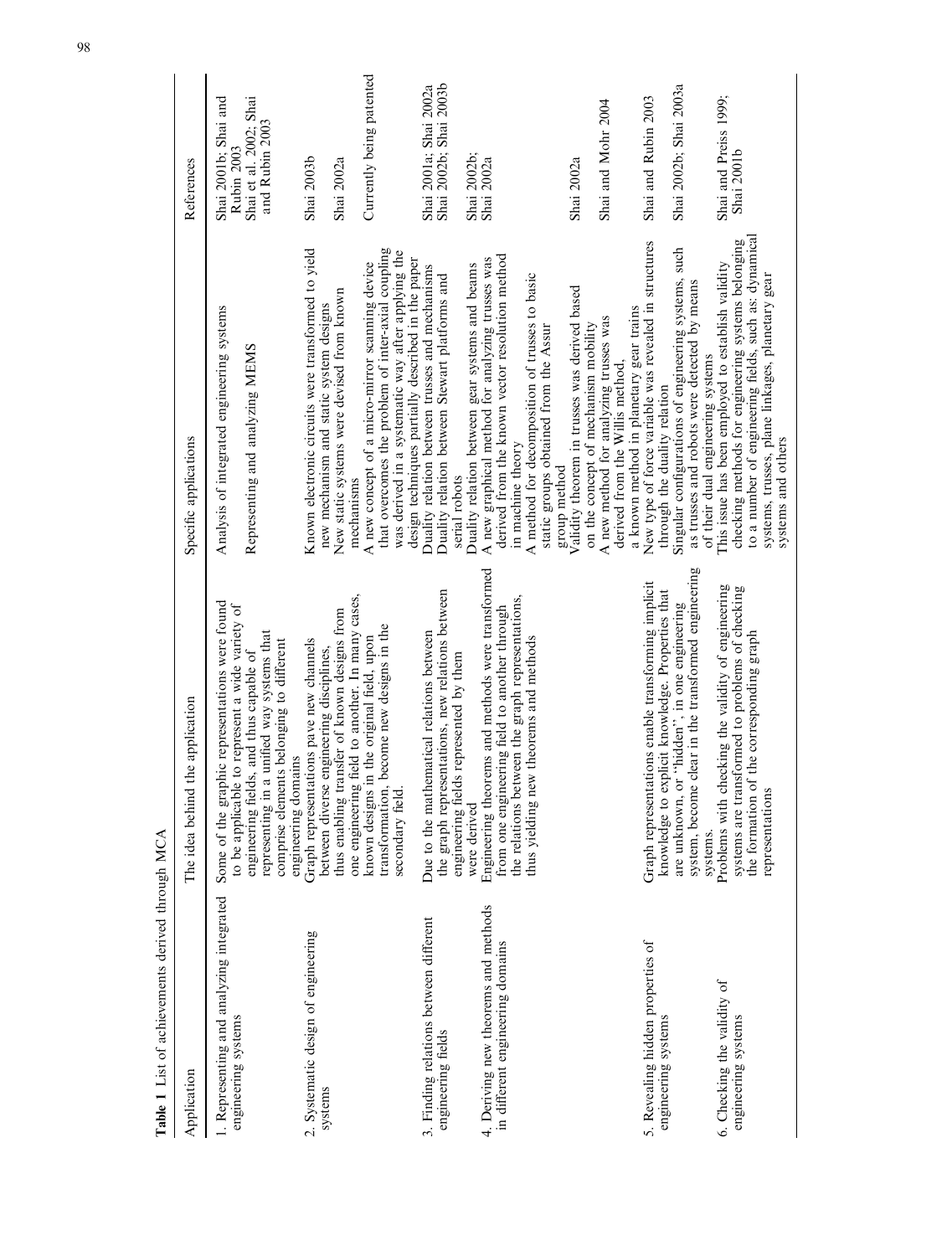Fig. 2 Implementing CCCR for establishing new knowledge transfer channels between analysis methods for structures and electrical





 $\Delta$ 

 $R_4$ 

Fig. 3 Derivation of the dualism relation between static systems and mechanisms through CRCR

tion of infused design principles. The effectiveness of this framework mainly stems from the following three factors:

- 1. It has a representation that is more general than other special representations that it integrates
- 2. Duality or other relations between different representations are established formally
- 3. The general representation can be mapped (isomorphically) into the special representations

# 4 Infused design

Infused design is a new way of designing. We describe it through a sequence of several activities (see Fig. 4): problem formulation, problem modeling and representation, problem solving, and product analysis. This description is more abstract than specifying the process by design phases such as: need identification, conceptual design, and detailed design (e.g., Hubka and Eder 1988; Pahl and Beitz 1984). This sequence may vary and may iterate in many ways, yet, the essence of using infused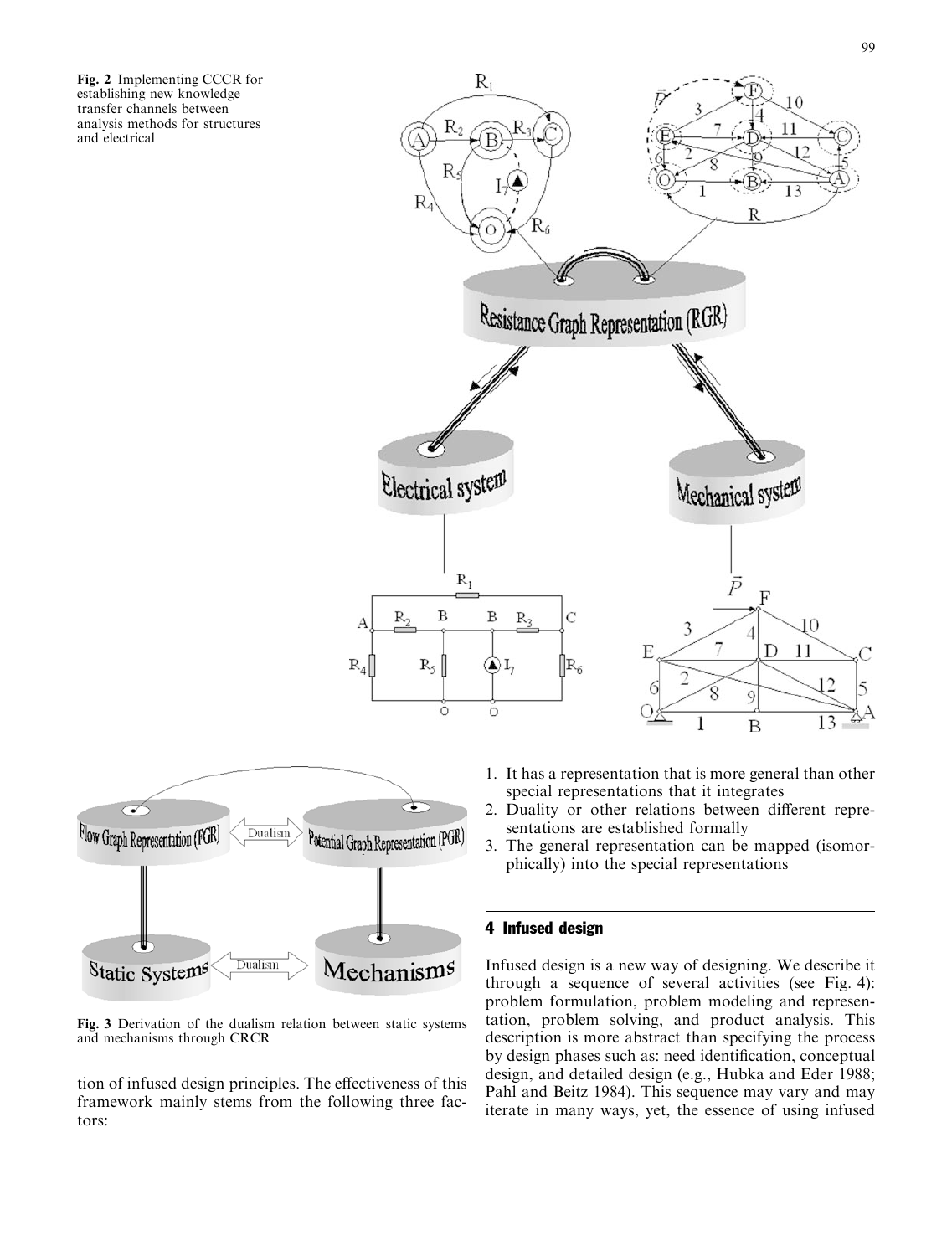100



Fig. 4 Design process

design is invariant of the precise process configuration or activity naming.

# 4.1 Notation

In order to explain the nature of problem representation in infused design we define a notation. In the notation,

- Capital letters denote sets or classes of problems or models
- Small letters denote single items or instances of classes
- Superscripts denote different types of models or representations
- Subscripts denote different sub-parts of a system

Problem related notation includes:

- Initial problem information  $p$
- Product specification *ps*

The team possesses a particular disciplinary perspective *D* consisting of:

- T a set of alternative disciplinary terminologies (e.g., different ways to describe force, rod, connection, support, area that are used in structural engineering)
- $M$  the type of the combinatorial representation that governs the creation of a model (some of these types are more common than others within the perspective  $D$ )
- MP a set of alternative modeling primitives for constructing systems available in  $M$  (e.g., alternative building blocks for modeling a truss as a graph with force definitions, constraints, etc.)
- DK domain knowledge that assists practitioners in deducing properties of models (e.g., equilibrium equations, Hook's law, compatibility equations, knowledge of truss behavior)
- SM various solution methods that solve the models (e.g., stiffness method, flexibility method)

We define the disciplinary perspective to be  $D?T\times MP\times DK\times SM$ . With the D perspective, the team can use a particular piece of knowledge dk and some primitives mp to transform the initial problem information  $p$  into a model  $m$  described with a particular terminology t. The model and its terminology are denoted by the pair  $(m, t)$ . This pair is called the *repre*sentation of the problem. The model of the problem m would subsequently be solved by some method sm. We proceed to describe the different infused design activities with this notation.

### 4.2 Problem formulation

Design starts with a written or verbal problem description, an abstract idea, or in another unspecified manner. The initial information is limited, uncertain, and ill defined. Problem formulation is a process of creating a product specification ps from the initial problem information *p*. Problem formulation is quite informal and involves (1) making assumptions about the focus of the problem and the importance of different aspects, (2) information consolidation from diverse structured and unstructured sources, and (3) authoring the specification.

The product specification ps might include, in addition to its verbal description, drawings, computer models, physical objects, and other available information. It could be incomplete or even inconsistent, thus requiring future revisions.

At this stage, interaction is most valuable. Sharing of information and knowledge emerges from communicating different product perspectives resulting from subjective viewpoints. A shared language is initiated as the basis for future interactions. Disciplinary knowledge can cross boundaries to ease understanding and the evolution of concepts.

In traditional concurrent engineering, problem formulation is done collaboratively. Ideally, the design team creates the product specification together and subdivides the problem into sub-problems to be handled by different multi-disciplinary teams. The subdivision is often done to minimize interactions, thus potential conflicts in subsequent design phases. Techniques such as the design structure matrix (DSM) (Browning 2001, Eppinger et al. 1994) could be used to attain such a goal.

In addition to present practice and all its available tools, infused design facilitates information exchange at a deeper level. For example, while discussing the concept of a beam through a common shared representation, electrical engineers could easily recognize a control system (see Shai and Reich 2004). For mechanical engineers, a control system has a completely different meaning than a beam; therefore, such recognition enriches understanding of concepts, establishing pathways for further elaboration, understanding, and sharing of problem concepts. Infused design also provides ways to improve the problem decomposition by not necessarily minimizing interactions. We leave this provision to another study.

# 4.3 Problem representation

Problem representation involves creating formal descriptions or models of problems or sub-problems from the informal description in the product specifica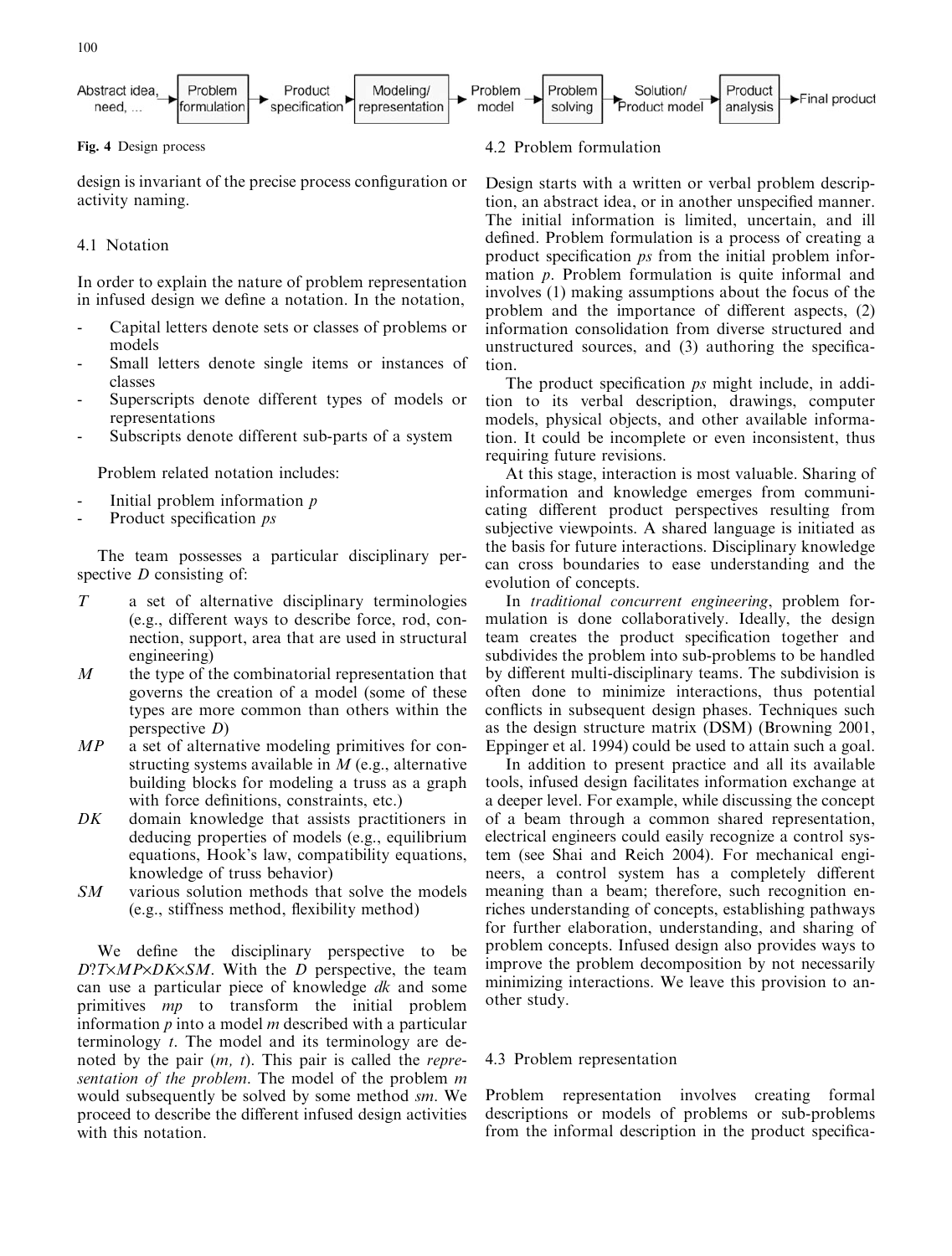tion with further information elaboration. In traditional concurrent engineering, this process is done by practitioners working alone or in small groups on their assigned tasks. Infused design changes this activity radically by allowing integrating rather than disintegrating the activity, thus, juxtaposing knowledge from diverse disciplines to bear on the current problem.

The system being developed can be composed of many components *j*, where  $j = 1,...,m$ , each with its own present representation *i*, where  $i = 1,...,n$ . We denote the component *j* in its representation *i* with  $\left(m_j^i, t_j^i\right)$ . These indices are independent since one component might have several representations at different times for different purposes; furthermore, several components might have the same representation. Infused design can proceed by integrating the different components representations  $(m_j^i, t_j^i)$ ,  $j = 1, \ldots, m$  into subsystems with a single representation  $\left(m_j^{n+1}, t_j^{n+1}\right)$ ) that could be assembled into the complete system or product representation  $(m^{n+1}, t^{n+1})$  as shown in Fig. 5. In the figures, the dashed boxes refer to representations such as RGR (Fig. 2), FGR or PGR (both in Fig. 3), and the solid boxes denote specific models of the components. The integration is accomplished by identifying a common representation composed of model type and terminology  $(M^{n+1}, t^{n+1})$ that can accommodate all the original representations (Fig. 6). Step (1) in Fig. 5 shows this move from the original representations through intermediate represen-

Fig. 5 Transforming diverse representations into a common representation Fig. 6 Identifying common representation

tations (e.g.,  $(M^{\alpha}, t^{\alpha})$ ) to the common representation. Subsequently, the original models  $\left(m_j^i, t_j^i\right), j = 1, \ldots, m$ are transformed into the common representation  $(m_j^{n+1}, t_j^{n+1})$  (step 2); and the models can be combined into the complete system model  $(m^{n+1}, t^{n+1})$  (step 3).

To better illustrate step (1), consider the following example. Members of the multidisciplinary team start by using their customary disciplinary model and terminollocal discriming discriptinary induct and definition-<br>ogy for each discipline  $(M^1, t^1) \dots (M^n, t^n)$ , e.g., PGR for mechanisms and FGR for static systems. In order to integrate all the disciplinary representations they need to search for one common representation  $(M^{n+1}, t^{n+1})$  that accommodates all the original representations. This



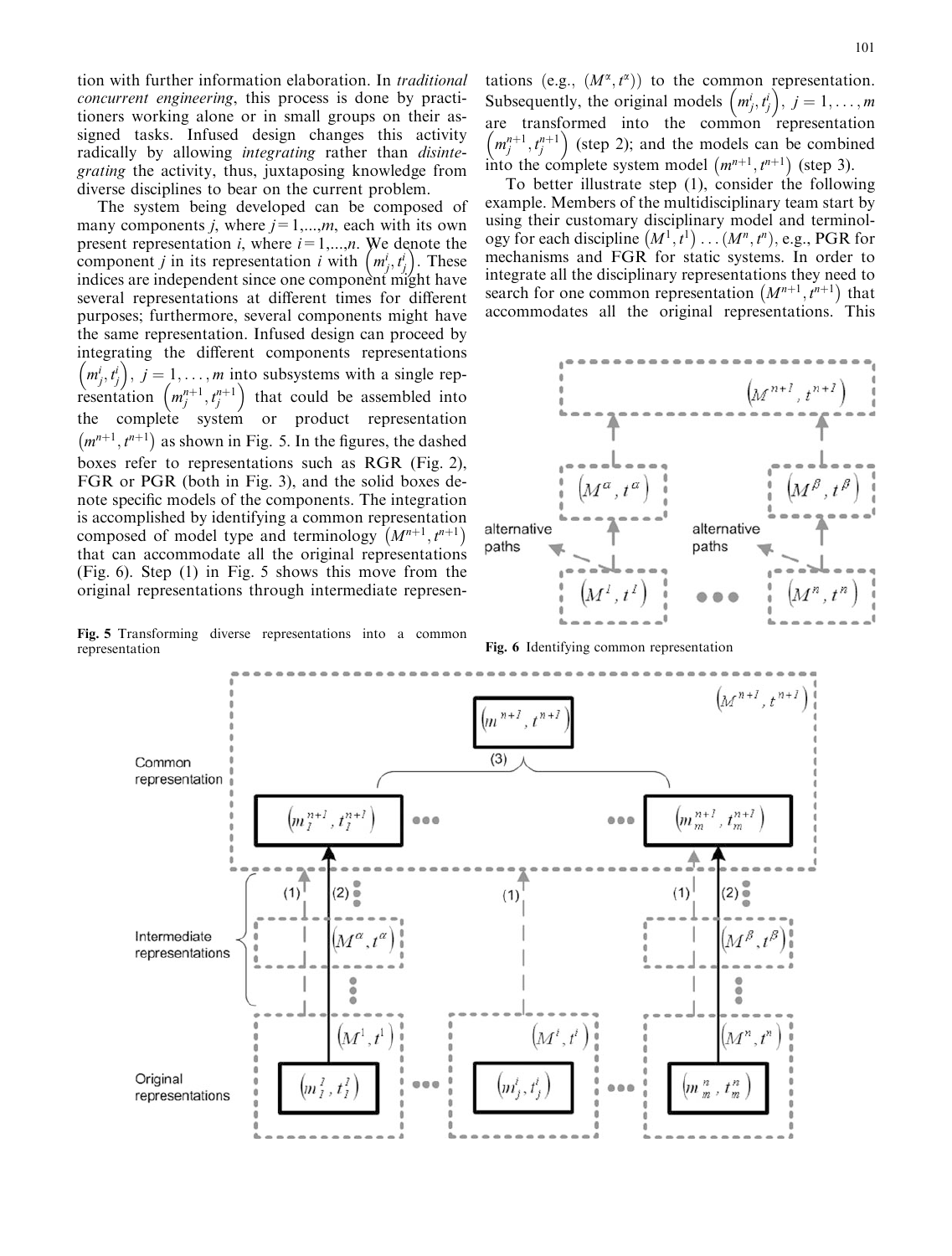Fig. 7 An abstract model of the method



representation must have a known mathematical relation such as duality or generality with the original representations. This search could be done without considering the particular problem at hand. It is performed following relations found in previous studies.

Finding the path from each representation and terminology into the common representation and terminology (e.g.,  $(M^1, t^1) \dots (M^{\alpha}, t^{\alpha}) \dots \rightarrow (M^{n+1}, t^{n+1})$ ) is the most critical step as it determines the plan of the process (see later in Fig. 7 and in the examples).

For example, consider solving a problem involving the integration of a Stewart platform and electrical circuit. The search for a common representation follows previously discovered relations between representations. Following Table 1 item 3, the Stewart platform part could be transformed into a serial robots problem; subsequently, this representation could be transformed into a truss problem represented in a resistance graph representation (RGR), as shown in Fig. 2. At the same time, the electrical circuit part could be transformed into RGR as well. Consequently, the search has found RGR to be a suitable common representation that is dual to the two original representations.

The search might not be trivial since alternative paths exist and some of them could be promising while others ineffective in that they would not lead to finding one common representation. As more relations are discovered between different disciplines, the number of candidates for each transformation increases, thus creating more alternative paths that make it possible to choose the most suitable path among the various candidates. As in any domain where multiple paths exist for solving problems, the solution would be based on expert judgment regarding the usefulness of choosing one path over another.

Given the importance of searching and finding the common representation, it is clear that without such representation, infused design cannot be exercised on a given problem. By continuing research on the foundations of infused design new properties between disciplines are discovered, leading to many useful results as summarized in Table 1. In addition, while the examples of transforming between representations discussed here are based on their duality, there are others relations that could be used, for example, the line graph relation between combinatorial representations, and the generalization relation that exists, for instance, when generalizing RGR (resistance graph representation) to resistance matroid representation (Shai 2001c).

### 4.4 Problem solving and product analysis

In traditional concurrent engineering as in classical engineering, problem solving is done by professionals working alone or in small disciplinary teams. In infused design, problem solving could be a collaborative work between the engineers directly in charge of the solution to all others whose knowledge could be valuable as recognized by MCA. The problem representations or models are brought up to the common combinatorial level, where there exist known relations between the combinatorial representations, such as duality. These relations enable engineers from different disciplines to raise new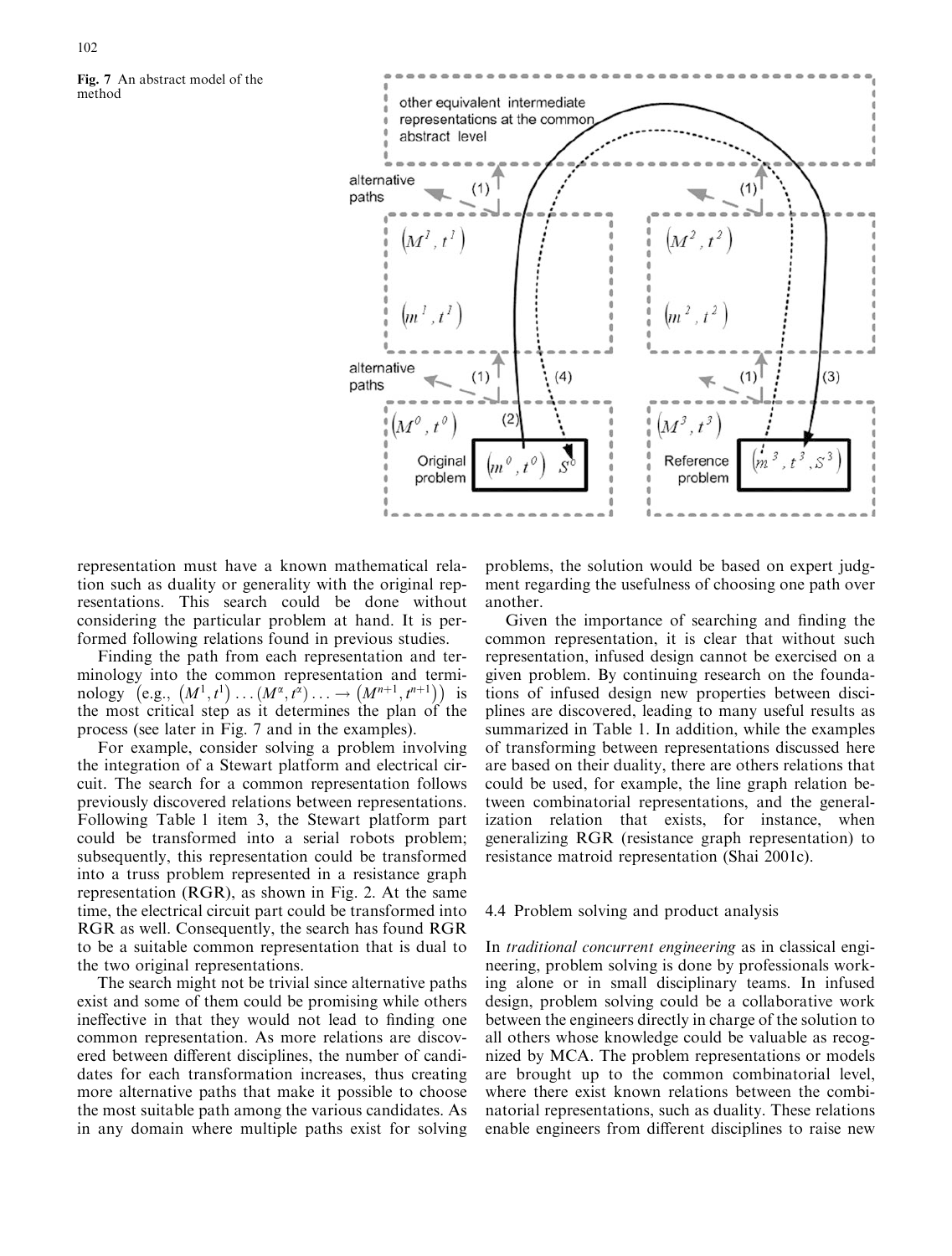ideas, solution methods, or known solutions from their fields to solve the problem.

The common representation  $(M^{n+1}, t^{n+1})$  facilitates extended communication between the team members. They can now borrow solution or solutions methods from different disciplines.

For example, suppose one of the problems  $p$  of one practitioner is found to be very difficult in his discipline (see Fig. 7). The problem is modeled in  $m^0$ , a model of the model type  $M^0$ . We can denote this process by  $p \rightarrow m^0$ , clarifying that  $m^0$  is created from p by some disciplinary perspective *D*. Through the previously constructed common representation  $(M^{n+1}, t^{n+1})$  (step 1), the practitioner transforms the problem model from  $m^{0}$  to  $m^{1}$  and onwards, while modifying the terminology (step 2), allowing other team members to translate it into the model  $m<sup>3</sup>$  described by their disciplinary terminology  $t^3$  (step 3). The team members can now locate design solutions  $S<sup>3</sup>$  for the problem. This solution undergoes the opposite transformation (step 4), resulting in solutions to the original problem  $S^0$ .

### 4.5 Solution composition

Most real products are composed of parts designed separately and integrated together. Therefore, solutions found to sub-problems must be assembled into a complete system. In concurrent engineering, the interface between subsystems is maintained through administrative procedures (e.g., engineering change procedures), negotiations, and resolutions. Infused design can change this practice since it also supports the complete modeling, design, and analysis of multidisciplinary systems through the common representations of the system (mentioned in Sect. 4.3 and Fig. 5) (Reich and Shai2000). This allows a clear understanding of the influences between subsystems and can apply diverse methods brought from the different disciplines into the common representation as well as methods intrinsic to the representation to bear on the problem.

### 5 Comparing infused design to other approaches

Several aspects underlying infused design relate to wellknown topics of contemporary engineering design research. The following is a brief literature review on these topics including 'design by analogy,' 'systematic design,' 'schematic synthesis,' and others, that enable differentiation of infused design from these approaches.

The new designs obtained by infused design are mathematically isomorphic to already known designs in other engineering fields. This is reminiscent of 'design by analogy' that has attracted many researchers in the engineering design and AI communities.

Balazs and Brown (2000), for example, used analogical reasoning for simplifying a design so as to reduce the computation complexity. A computational theory of analogy-based creative design called 'model based analogy' (MBA) was developed by Goel (1997); he used models to represent explicitly the structural elements of a device, its topology, and its function. Unlike infused design, where the mathematical foundation of graph theory and other properties of MCA underlie the process of deriving the design, the majority of the works on design by analogy attempt to simulate the process of how designers and engineers arrive at their solutions. Particularly, in this regard, one should mention the work of Gero dealing with situated analogy in design (Kulinski and Gero 2001).

Additional correspondence to infused design and design by analogy can be traced in works that also employ topological diagrams and graphs. For example, Börner et al. (1996) created a library of design concepts that express topological patterns, and employed the best matching algorithm to retrieve an appropriate design candidate. Another approach that used graphs to restore designs was developed by Qian and Gero (Qian 2002) who represented designs in the form of a functionbehavior-structure model.

Infused design enables deriving systematically new engineering designs. This systematicity follows from the mathematical basis underlying combinatorial representations, which gives rise to deterministic rules for treatment of engineering systems. The systematic design approaches, where the designer proceeds with welldefined steps during the design process, are not new in engineering design. Pahl and Beitz (1988) conducted a thorough investigation of all the possible phases of the product design process, upon which they developed a structured methodology outlining the design steps to be followed by an engineer.

Another approach, called TRIZ, for systematic creative design was developed by Altshuller (1988). TRIZ is studied by many scientists and practiced in industry. The principles of TRIZ were developed upon investigating thousands of existing inventions and patents.

As before, the difference between infused design and other systematic design methods is the firm mathematical foundation that supports derivation with provable properties compared to prescriptions that are based on induction from significant engineering experience.

Infused design is by some means related to the works employing schematic description of engineering systems for design. Similar to graph representations used here, the schematic description can be seen as an abstract substitute of the design. Ulrich and Seering (2002) employed a schematic description describing the topology of engineering systems to produce new engineering designs. Given a design problem in a form of a function of input-output relation, they generated initial 'candidate' systems, constructed the corresponding 'compact descriptions,' and applied modifications upon them to adjust the system behavior to the problem requirements.

General design theory (GDT) assures that with sufficiently detailed knowledge, a specification can evolve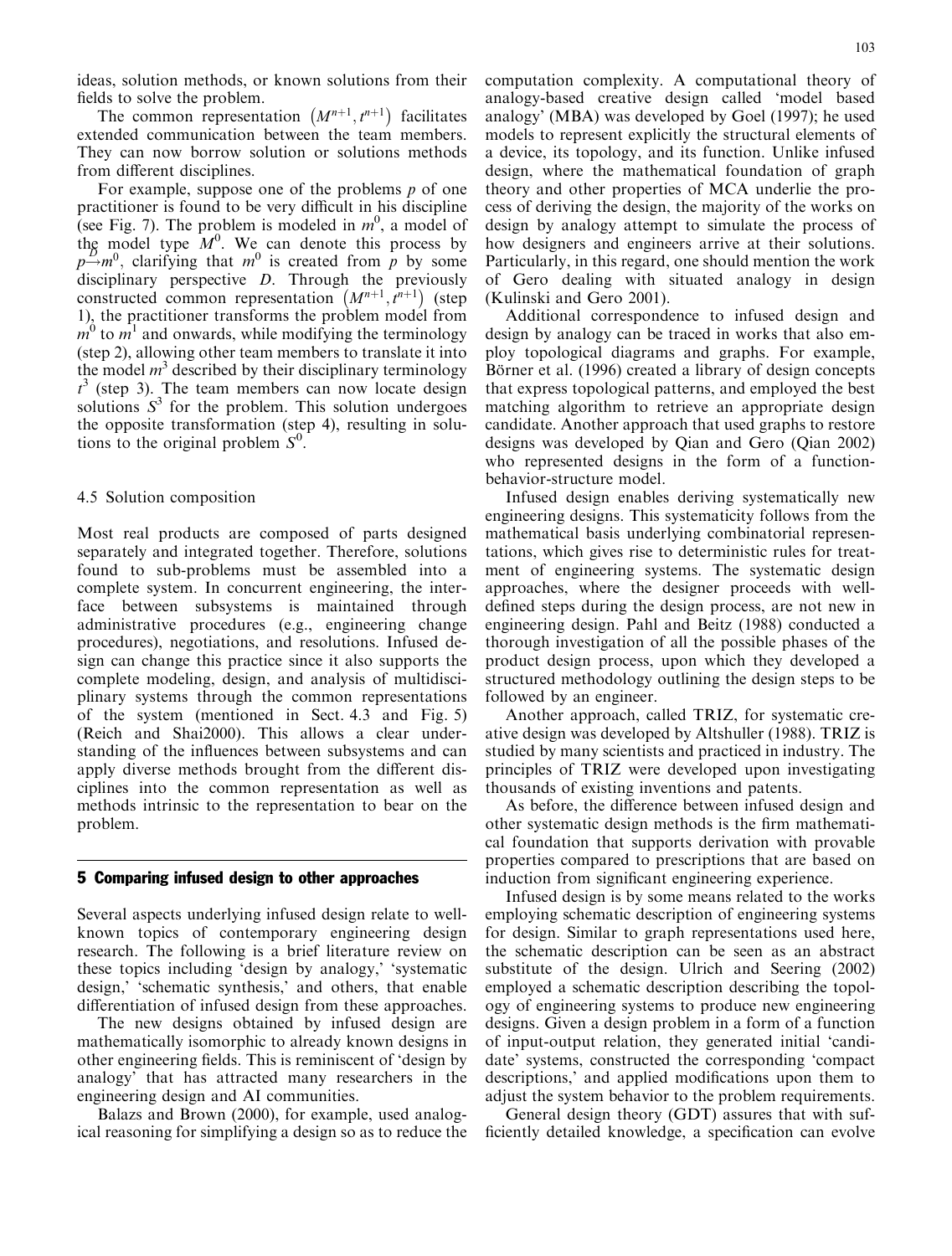incrementally until it results in an approximate solution (Tomiyama and Yoshikawa 1987; Reich 1995). This evolution is performed using models constructed from a meta-model picked from a meta-model set (Tomiyama et al.1989). However, the decision about which metamodel to choose remains outside the scope of GDT. In their subsequent work, Tomiyama and colleagues attempted to create a system that would perform or support such an operation by employing logic formalisms such as abduction; however, the results remained limited (Tomiyama et al.2002). In Braha and Reich (2003), a more general model of synthesis than GDT was presented but it also left the particular knowledge that drives the synthesis steps outside the scope of the theory.

In order to allow the use of multiple models, Tomiyama et al. (2002) proposed to use a common ontology that also could support the consistency between the models. This ontology is domain dependent, time consuming to develop, and error prone. Infused design specifically shows how methods and solutions could be generated systematically from corresponding methods and solutions in other disciplines. It guarantees the correctness of results not by using domain dependent ontology but by relying on general ontology of systems that is embedded in the different representations.

### 6 Discussion and conclusions

Infused design is a new way of addressing multidisciplinary product development projects. It allows members of the development team to exchange knowledge in fundamentally different ways than is presently conceived. From the present state of sharing project documents or parameters and common language, we expand the scope of sharing to include a vital exchange of knowledge consisting of disciplinary concepts, problem formulations, analysis methods, and solutions. This exchange crosses and breaks disciplinary boundaries.

Infused design is most beneficial in breakthrough design since it enables transferring concepts from one field to another. It could apply also to variant design by checking whether we stay with the present concept or look for a better one in different disciplines. Whether one chooses to use it depends on the difficulty of the problem.

Infused design opens avenues for bootstrapping our understanding and supporting various design practices such as creative design. The bootstrapping effect comes from an interesting and non-trivial phenomenon of infused design. When we used infused design to perform design, we understand the underlying representation better. We can also uncover more properties of the representation that, in turn, would improve our ability for analysis. Subsequently, this can lead to yet better design ability. We leave the illustration and a more detailed explanation of this phenomenon to a future study due to its complexity and simply note its existence here.

Several questions arise with regard to attaining infused design in practice. Their answers are still preliminary and require more experience with the method:

1. Can infused design scale to handle large problems? In principle, as was explained in detail in the paper, the mathematical foundation of infused design is mainly graph theory. Graph theory is one of the branches of discrete mathematics, which is the mathematical foundation of computer science. Specifically, the processes described in the paper are amenable for polynomial time computerizations, which would make employing the methodology possible in large-scale systems.

In practice, so far, we have experience with small size problems. Practical scalability to larger problems requires several things:

- a. The use of support systems to do the transformation between representations.
- b. Exercising careful modeling in which large problems are decomposed into smaller components. Infused design can apply to the sub-problems as well as to the integration.
- 2. How do we weigh the cost of utilizing infused design and its benefits?

Engineers are quite adept at managing their resources and using them only when needed. Infused design can be viewed as a resource for addressing complex problems. These arise, for example, with the need to compete with existing quality products, or when a solution to a new design problem is unavailable. In such circumstances, infused design could provide a competitive edge whose utilization is inexpensive.

3. How can infused design be taught and at which student level?

We have experience in teaching MCA—the foundation of infused design—to high school students with great success. High school students were able to use the method to solve complex problems that won project prizes from the Israeli government, academia, and industry (see Shai 2001c). We certainly experienced teaching it to undergraduate mechanical engineering students. Therefore, we see no obstacle to introducing infused design into design practice from this perspective.

4. How can infused design be embedded in an organization?

Even though it is not difficult to teach infused design, there is no need to introduce it into an organization in a comprehensive way. It seems that a reasonable approach would be to introduce it as part of the initial stages of a new product development project, when introducing new technologies such as MEMS, or when engaging in new collaborative efforts. All these circumstances present serious opportunities for exercising beneficial infused design. The success from such uses would lead other organization members to study and use the method as well.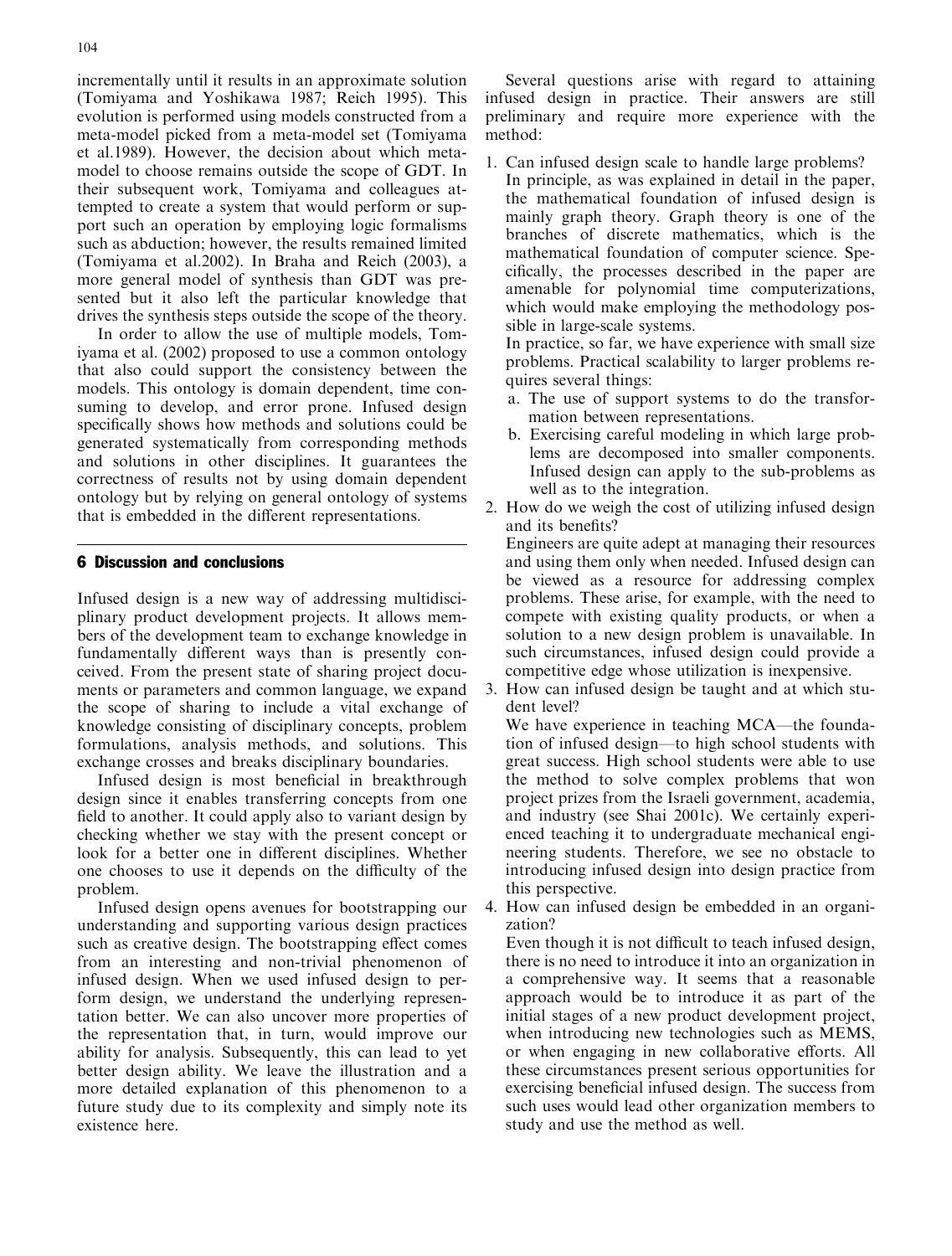5. Does infused design undermine the need for disciplinary expertise?

This might have been a tough issue for infused design if the answer was positive. However, the value of expertise does not diminish since we can only transfer the aspects that can be formalized in MCA and not the presently informalized practical experience that is rooted in context. The informal part of design is as significant as its formal aspect (Subrahmanian et al. 1993a). For example, while infused design can transfer solutions between disciplines, their quality in one discipline does not guarantee their quality in the second discipline. Furthermore, some of the steps in infused design involve searching in multiple paths or selecting between alternative translations between representations. These choices are based on experience and expertise. Moreover, infused design creates new opportunities for becoming experts, e.g., in the use of common representations to solve problems.

6. Might practitioners be reluctant to use infused design?

Some practitioners might feel that infused design is too difficult due to the complex mathematical concepts involved. We have stated above that these concepts can be taught even at the high school level. Others might fear that infused design opens their knowledge to further review—the introduction of infused design forces them also to compete for excellence with other disciplines in their own field. This is only partially correct but unavoidable. Allowing deep knowledge transfer exposes deficiencies of existing knowledge. On the positive side, infused design allows experts to demonstrate their value in new disciplines.

7. What is the role of computational support in infused design?

The advent of infused design makes information from seemingly irrelevant disciplines be highly appropriate for addressing various problems. In order to utilize this valuable knowledge properly, information systems could be used. Furthermore, real projects for which these technologies are rewarding are complex and interdisciplinary, involving multiple teams or organizations. The complexity of these projects and the desire to recoup all the opportunities of infused design make information infrastructures central to infused design. The task of the infrastructure is the managing of all types of information and knowledge and their communication between project participants.

Infused design can be supported by information systems; however, it is independent of any such implementation. Infused design could be carried out in a similar way to CE, based solely on organizational support. Section 4 discussed the process of infused design independent of a support system although it is clear where such systems could fit in. Since the complexity of interdisciplinary projects can be overwhelming to handle manually, we regard a suitable information infrastructure as one of the foundations of infused design.

Infused design does not address the language problem discussed in Sect. 2 directly. It can even be argued that it exacerbates it with additional concepts (e.g., those related to MCA). Nevertheless, we have experience teaching the ideas to high school and undergraduate students and the results are promising. As we already mentioned, high school students, and undergraduate students were able to use infused design successfully to solve engineering problems. In addition, although not shown, we feel that infused design could possibly bootstrap the creation and evolution of shared language. When interdisciplinary team members discuss the naming of concepts and their meaning, they could benefit from the wealth of disciplinary knowledge they can now share, hence improving their shared basis and understanding.

#### References

- Ahmed A, Wallace KM, Blessing LTM (2004) Understanding the differences between how novice and experienced designers approach design tasks. Res Eng Des (in press)
- Akao Y (ed) (1990) Quality function deployment. Productivity Press, Cambridge, MA
- Altshuller G (1988) Creativity as an exact science. (translated by Anthony Williams) Gordon and Breach, New York
- Balabanian N, Bickart TA (1969) Electrical network theory. Wiley, New York
- Bechkoum K (1997) Intelligent electronic mock-up for concurrent engineering. Expert Syst Appl 12(1):21–35
- Balazs ME, Brown DC (2000) Design simplification by analogical reasoning. In: Proceedings of the KIC-4: fourth IFIP WG 5.2 workshop on knowledge intensive CAD, Parma, Italy
- Börner K, Coulon CH, Pippig E, Tammer EC (1996) Structural similarity and adaptation. Advances in case-based reasoning. In: Smith I, Faltings B (eds) Proceedings of the third European workshop on case-based reasoning (EWCBR-96), Springer, Berlin Heidelberg New York, pp 58–75
- Boujut J-F, Tiger H (2002) A socio-technical research method for analyzing and instrumenting the design. J Des Res 2(2)
- Bowen J, Bahler D (1992) Frames, quantification, perspectives, and negotiation in constraint networks for life-cycle engineering. Artif Intell Eng 7(4):199–226
- Braha D, Reich Y (2003) Topological structures for modeling engineering design processes. Res Eng Des 14(4):185–199
- Browning TR (2001) Applying the design structure matrix to system decomposition and integration problems: a review and new directions. IEEE T Eng Manage 48(3):292–306
- Clarkson PJ, Hamilton JR (2000) Signposting, a parameter-driven task-based model of the design process. Res Eng Des 12:18–38
- Coates G, Whitfield RI, Duffy AHB, Hills B (2000) Coordination approaches and systems—Part II: an operational perspective. Res Eng Des 12:73–89
- Coulter N, Monarch I, Konda S (1998) Software engineering as seen through its research literature: a study in co-word analysis. J Am Soc Inform Syst 49(13):1206–1223
- Dutoit A (1996) The role of communication in team-based software engineering projects. PhD Thesis, Carnegie Mellon University, Pittsburgh, PA
- Eastman C, Jeng TS (1999) A database supporting evolutionary product model development for design. Automat Constr 8:305–  $323$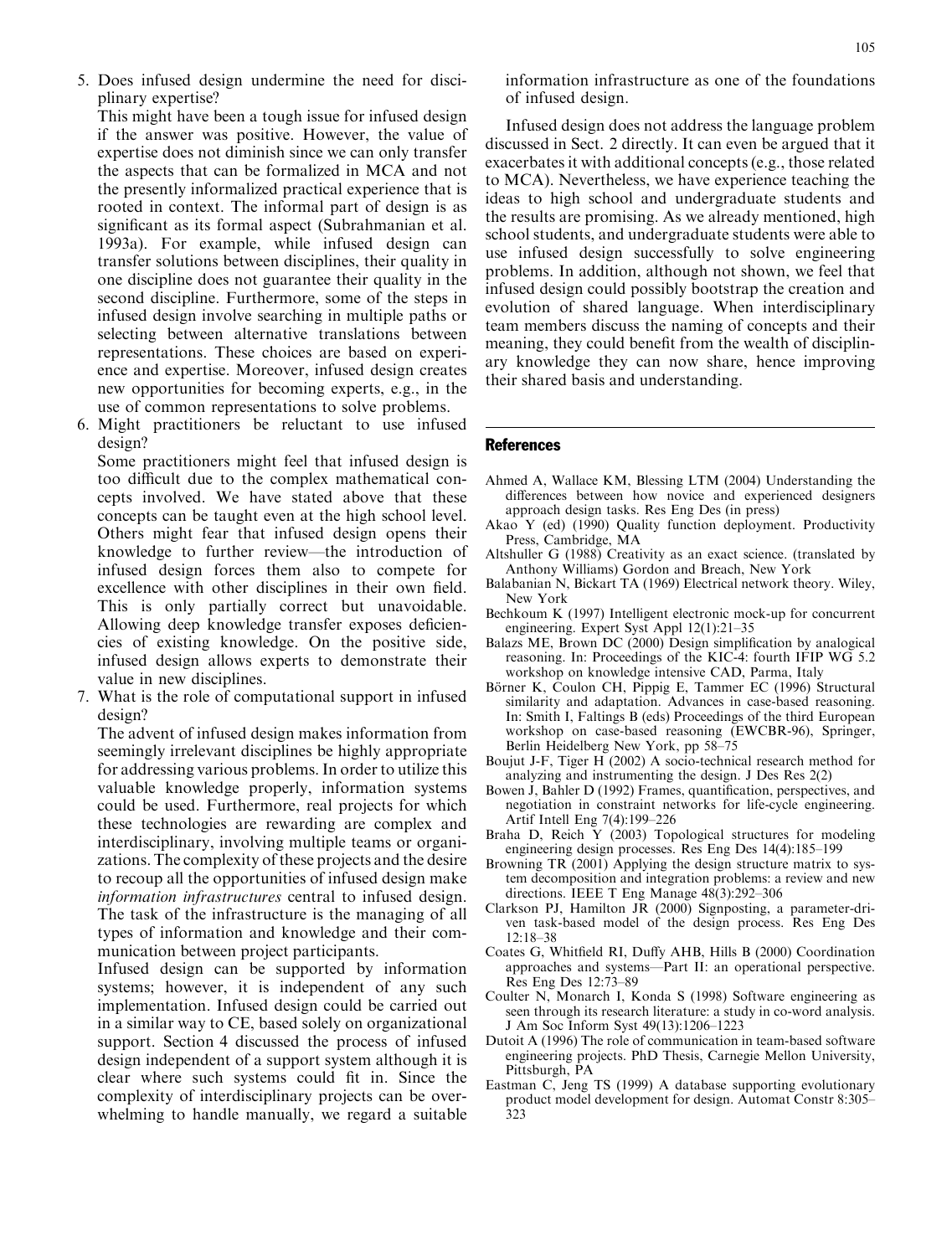- Eppinger SD, Whitney DE, Smith RS, Gebala DA (1994) A modelbased method for organizing tasks in product development. Res Eng Des 6:1–13
- Erkes JW, Kenny KB, Lewis JW, Sarachan BD, Soboiewski MW, Sun JRN (1996) Implementing shared manufacturing services on the world-wide web. Commun ACM 39(2):34–45
- Finger S, Konda S, Subrahmanian E (1995) Concurrent design happens at the interfaces. AI EDAM 9(2):89–99
- Garrod S (1998) How groups co-ordinate their concepts and terminology: Implications for medical informatics. Method Inform Med 37(4–5):471–476
- Goel A (1988) Design, analogy and creativity. IEEE Expert  $12(3):62-70$
- Hubka V, Eder WE (1988) Theory of technical systems: a total concept theory for engineering design. Springer, Berlin Heidelberg New York
- Konda S, Monarch I, Sargent P, Subrahmanian E (1992) Shared memory in design: a unifying theme for research and practice. Res Eng Des 4(1):23–42
- Kulinski J, Gero JS (2001) Constructive representation in situated analogy in design. In: de Vries B, van Leeuwen J, Achten H (eds) CAADFutures 2001, Kluwer, Dordrecht, pp 507–520
- Marcovici M (1999) Efficient mechanical rectifier. US Patent Number 5,931,062
- McMahon CA, Xianyi M (1996) A network approach to parametric design integration. Res Eng Des 8:14–32
- Messac A, Chen W (2000) The engineering design discipline: is its confounding lexicon hindering its evolution? J Eng Eval Cost Anal 3:67–83
- Minneman S, Leifer L (1993) Group engineering design practice: the social construction of a technical reality. Proceedings of the international conference on engineering design (ICED'93), The Hague, Netherlands, pp 301–310
- Neches R, Fikes RE, Finin T, Gruber TR, Senator T, Swartout WR (1991) Enabling technology for knowledge sharing. AI Mag 12(3):36–56
- Pahl G, Beitz W (1988) Engineering design: a systematic approach. In: Wallace K (ed) The design council. Springer, Berlin Heidelberg New York
- Park H, Cutkosky MR, Conru AB, Lee S-H (1994) An agent based approach to concurrent cable harness design. AI EDAM 8(1):46–61
- Prasad B (1996) Concurrent engineering fundamentals, vol I: integrated product and process organization. Prentice Hall, New Jersey
- Qian L (2002) Creative design by analogy. In: Chakrabarti A (ed) Engineering design synthesis—– understanding, approaches and tools. Springer Berlin Heidelberg New York, pp 245–269
- Reich Y (1995) A critical review of general design theory. Res Eng Des 7:1–18
- Reich Y (2000) Improving design rationale capture with QFD. Eng Comput 16(3–4):236–252
- Reich Y, Shai O (2000) MEMSIS—A MEMS information system. In: Shpitalni M (ed) Proceedings of CIRP design seminar, Haifa, Israel, pp 193–197
- Reich Y, Subrahmanian E (1992) Concurrent engineering: an extended view. Proceedings of the AID'92 workshop on concurrent engineering, Kluwer, Netherlands
- Reich Y, Konda S, Levy SN, Monarch I, Subrahmanian E (1993) New roles for machine learning in design. Artif Intell Eng 8(3):165–181
- Reich Y, Konda S, Levy SN, Monarch I, Subrahmanian E (1996) Varieties and issues of participation and design. Des Studies 17(2):165–180
- Reich Y, Subrahmanian E, Cunningham D, Dutoit A, Konda SL, Patrick R, Westerberg AW, The n-dim group (1999) Building agility for developing agile design information systems. Res Eng Des 11(2):67–83
- Sargent P, Subrahmanian E, Downs M, et al. (1992) Materials' information and conceptual data modeling. In: Barry TI, Reynard KW (eds) Computerization and networking of mate-

rials databases: third volume. ASTM STP 1140, American Society For Testing and Materials

- Schrage M (1991) Shared minds: the new technologies of collaboration. Random House, New York
- Shai O (2001a) The duality relation between mechanisms and trusses. Mech Mach Theory 36(3):343–369
- Shai O (2001b) The multidisciplinary combinatorial approach and its applications in engineering. AI EDAM 15(2):109–144
- Shai O (2001c) Combinatorial representations in structural analysis. Comput Civil Eng 15(3):193–207
- Shai O (2001d) Deriving structural theorems and methods using Tellegen's theorem and combinatorial representations. Int J Solids Struct 38:8037–8052
- Shai O (2002a) Utilization of the dualism between determinate trusses and mechanisms. Mechan Mach Theory 37(11):1307– 1323
- Shai O (2002b) Duality between statical and kinematical engineering systems. The sixth international conference on computational structures technology, Prague, Czech Republic, 4–6 September
- Shai O (2003a) Transforming engineering problems through graph representations. Adv Eng Inf 17(2):77–93
- Shai O (2003b) Design through common graph representations. In: ASME Design Engineering Technical Conferences, Chicago, 2–6 September
- Shai O, Mohr E (2004) Transforming engineering knowledge through graph representations: transferring the Willis method to linkages and trusses. Eng Comput 20(1): 2–10
- Shai O, Preiss K (1999) Isomorphic representations and wellformedness of engineering systems. Eng Comput 15:303–314
- Shai O, Reich Y (2004) Infused design: practice. Res Eng Des (in press)
- Shai O, Rubin D (2003) Representing and analyzing integrated engineering systems through combinatorial representations. Eng Comput 19(4):221–232
- Shai O, Eliahou-Niv S, Rubin D, Slavutin M, Andrusier A (2002) Multidimensional graph representations for MEMS and their applications. ISRAMEMS—the 1st national conference of the Israeli MOEMS society, Haifa, Israel, 21 October
- Steward DV (1981) The design structure system: a method for managing the design of complex systems. IEEE T Eng Manage 28:71–74
- Subrahmanian E (1991) Notes on empirical studies of engineering tasks and environments. Invited position paper in NSF workshop on information capture and access in engineering environments., Ithaca, NY, pp 567–578
- Subrahmanian E, Konda SL, Levy SN, Reich Y, Westerberg AW, Monarch IA (1993a) Equations aren't enough: informal modeling in design. AI EDAM 7(4):257–274
- Subrahmanian E, Coyne R, Konda SL, Levy SN, Martin R, Monarch IA, Reich Y, Westerberg AW (1993b) Support system for different-time different-place collaboration for concurrent engineering. Proceedings of the 2nd IEEE workshop on enabling technologies infrastructure for collaborative enterprises (WET ICE), Los Alamitos, CA, IEEE Computer Society Press, pp 187–191
- Subrahmanian E, Reich Y, Konda SL, Dutoit A, Cunnungham D, Patrick R, Thomas M, Westerberg AW (1997) The n-dim approach to building design support systems. Proceedings of ASME design theory and methodology DTM '97, ASME, New York
- Tomiyama T, Yoshikawa H (1987) Extended general design theory. In: Yoshikawa H, Warman EA (eds) Design theory for CAD. North-Holland, Amsterdam, pp 95–130
- Tomiyama T, Kiriyama T, Takeda H, Xue D, Yoshikawa H (1989) Metamodel: a key to intelligent CAD systems. Res Eng Des 1(1):19–34
- Tomiyama T, Yoshioka M, Tsumaya A (2002) A knowledge operation model of synthesis. In: Chakrabarti A (ed) Engineering design synthesis—understanding, approaches and tools. Springer, Berlin Heidelberg New York, pp 67–90